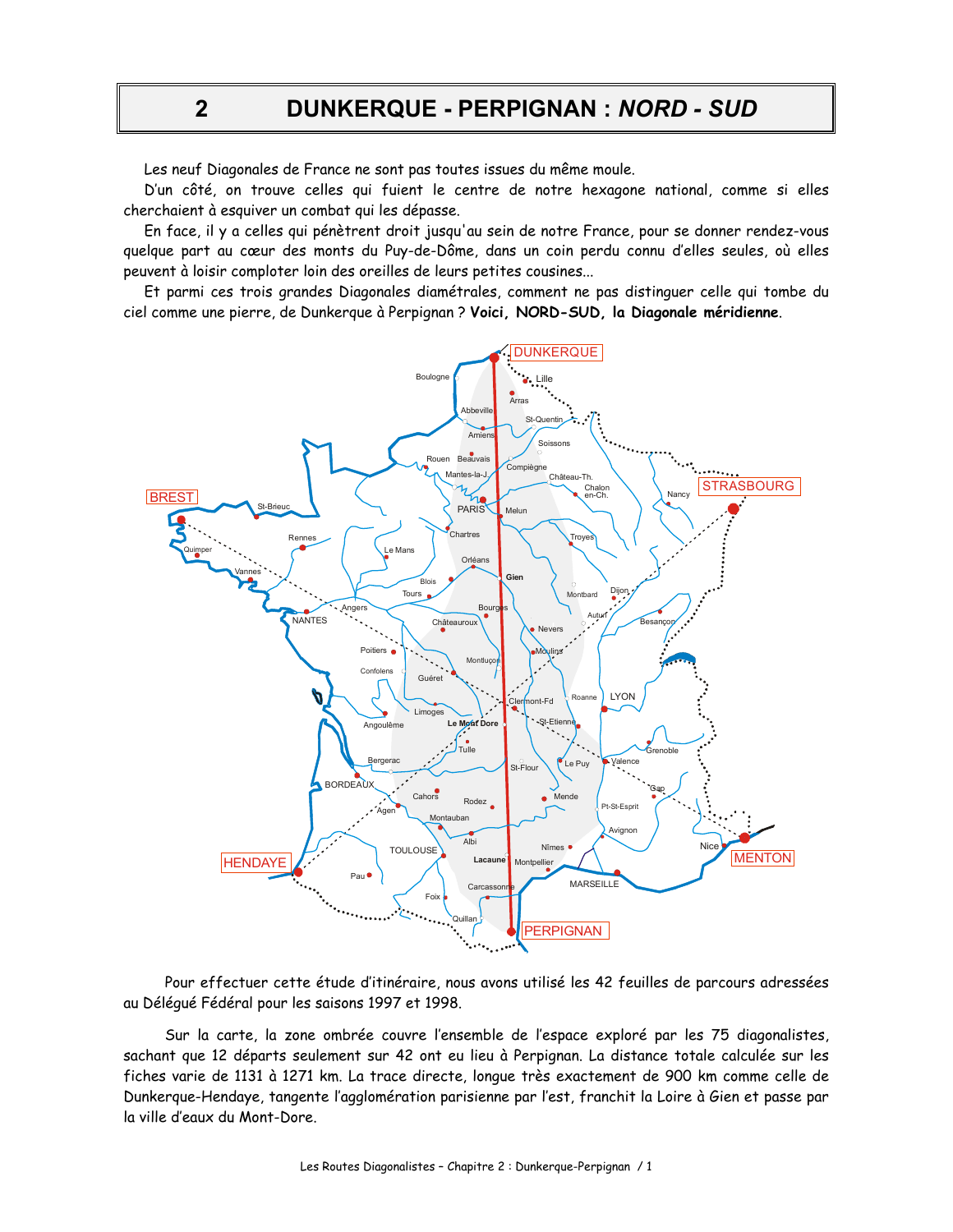## Analyse des itinéraires

Planté devant la carte de France au 1/1.000.000 affichée sur le mur, le candidat à la méridienne Dunkerque-Perpignan se chatouille l'occiput avec perplexité. À l'instar de Shakespeare (« To be or not to be ? » ), il se pose une question fondamentale : « par l'est ou par l'ouest de Paris ? ». Et sans réponse, pas de tracé possible, car le choix est déterminant (ou presque) pour la totalité du parcours.

Sur 42 fiches étudiées, 20 parcours passent à l'est, 20 passent à l'ouest... et les deux restants, se refusant à faire un choix, traversent l'agglomération parisienne plein centre. Une liaison porte de Clichy-porte d'Orléans + la proche banlieue, il faut oser... même en soirée... et même quand on habite dans le coin!

Egalité donc entre les orientaux et les occidentaux.

## 1) le contournement de la capitale



La carte met bien en évidence les itinéraires les plus fréquentés, au nombre de deux, à l'ouest comme à l'est de Paris:

- · à l'ouest, la route Hesdin-Airaines-Gisors-Mantes prépare une trajectoire vers Chartres tandis que le trajet Amiens, Beauvais, Maule, Epernon est emprunté par ceux qu'une lonque traversée de la Beauce ne rebute pas;
- · à l'est, le choix se partage entre une route par Doullens (voire Amiens). Montdidier. Lagny, Melun et une trajectoire plus à l'est par Arras, Compiègne, Meaux et Montereau.

De très nombreuses variantes sont bien évidemment utilisées pour contourner telle  $_{\text{o}U}$ telle ville. Vous les trouverez sur vos cartes !

De Chartres à Troyes, on remarque le très large étalement des trajectoires : près de 200 km. Et 350 km environ ont été parcourus pour ceux qui se dirigent vers le sud, que l'on soit à Chartres (km. 347), à Auneau (km. 352), à Dourdan (km. 340), à Fontainebleau (km. 344), à Moret (km. 355) ou à Montereau (km. 354).

### 2) second obstacle : le Massif Central

Quand le futur diagonaliste a enfin arrêté son choix pour esquiver la terrifiante agglomération parisienne, son regard, descendant vers le sud, localise rapidement le deuxième obstacle placé sur sa route: le Massif Central. Au sud d'une ligne horizontale La Châtre-Moulins, c'est au minimum, 300 bornes d'une gigantesque muraille, dont il convient de rechercher les points faibles avec la plus grande attention. Tout en sachant qu'il sera impossible d'éviter un gigantesque toboggan, à moins de contourner l'obstacle.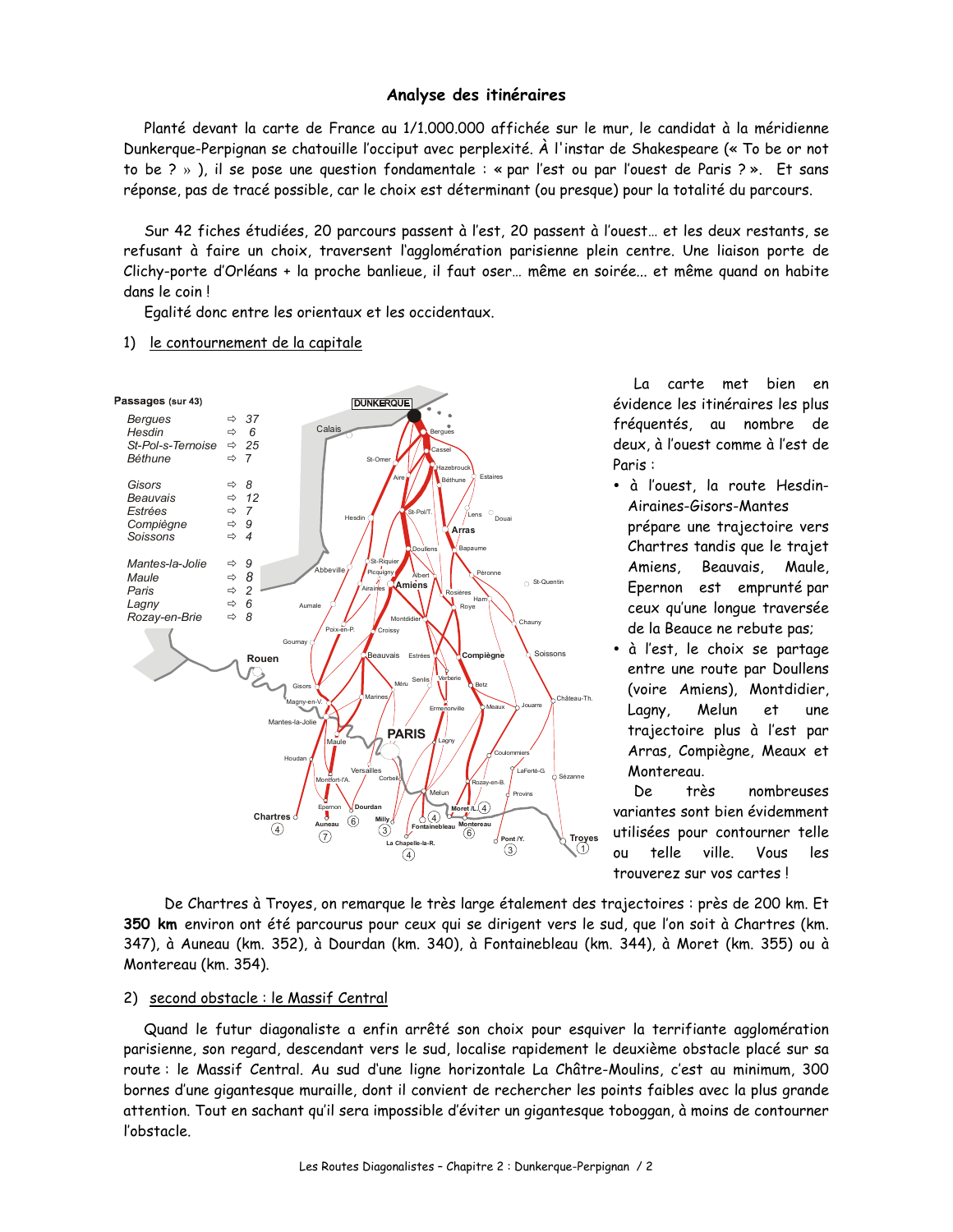Ce que n'hésitent pas à faire les deux itinéraires les plus extrêmes de notre échantillon :

- à l'ouest, celui qui, après avoir traversé la Loire à Mer, tire droit sur la vallée de la Garonne, pour  $\ddot{\phantom{0}}$ rejoindre Agen, via Confolens et Bergerac;
- à l'est, celui qui, ayant franchi la Seine à Troyes, rejoint la vallée de la Loire à Digoin et la quitte à  $\bullet$  . Saint-Etienne pour franchir le col de la République et atteindre le couloir rhodanien.

Curieuses trajectoires... car il n'est pas du tout certain que l'augmentation de la distance - 50 km au moins - compense une réduction de la dénivelée totale (espérée mais non garantie !) ...



Les Routes Diagonalistes - Chapitre 2 : Dunkergue-Perpignan / 3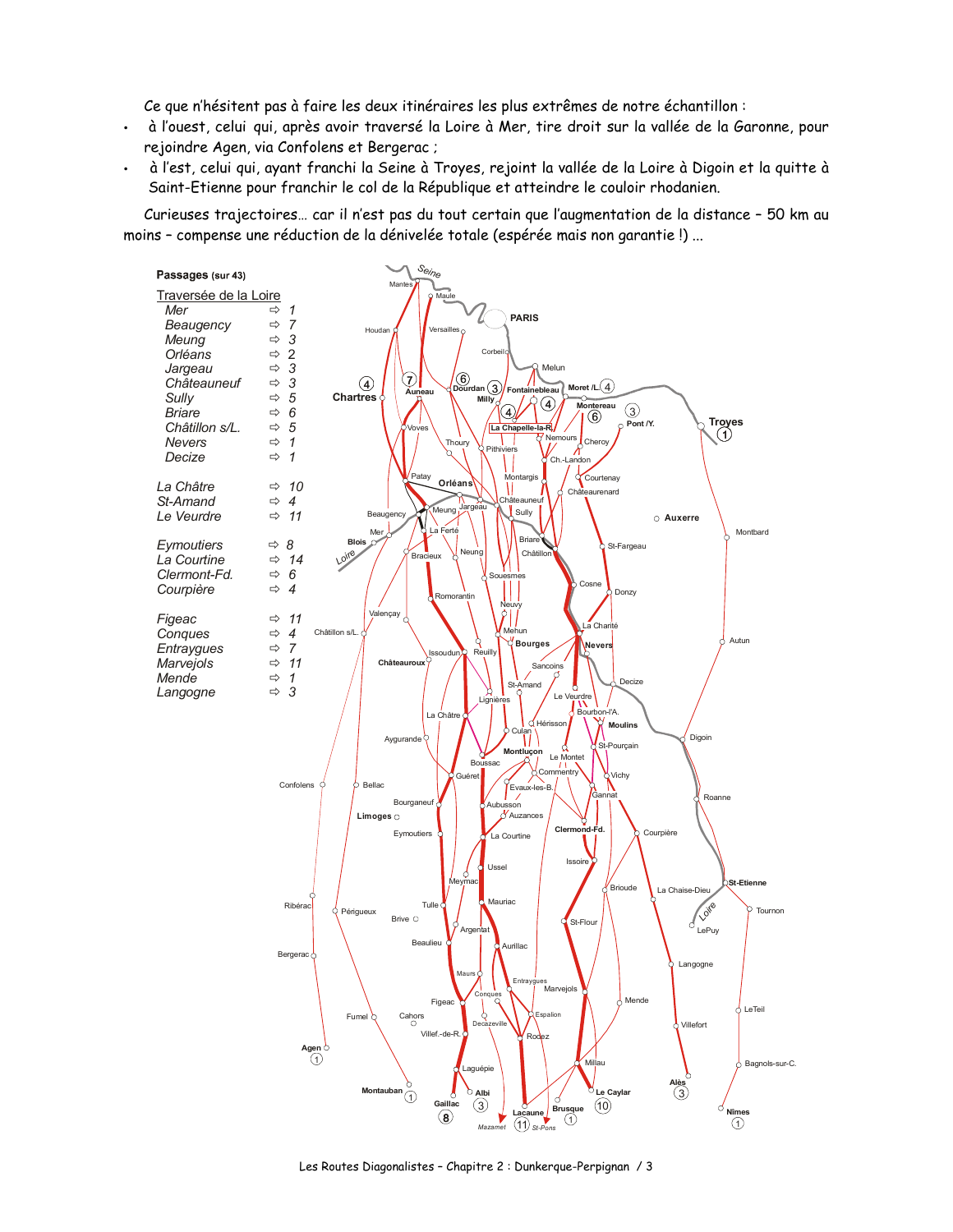Tous les autres itinéraires partent, sans hésitation, à l'assaut du massif.

La carte fait bien ressortir les trajectoires les plus utilisées, deux à l'ouest, deux à l'est, comme ce fût le cas pour la « descente » vers Paris. Mais la comparaison s'arrête là car les itinéraires « ouest » sont nettement plus fréquentés (24 contre 14 - 4 itinéraires "hors normes" n'étant pas pris en compte).

- l'un des trajets « ouest » passe par Boussac, La Courtine (14 passages), Ussel, Mauriac, Aurillac, Rodez (10 passages) et Lacaune; l'autre passe par Guéret, Bourganeuf (8 passages), Tulle, Beaulieu, Figeac (11 passages) et Gaillac. Ces deux itinéraires sont parallèles et reliés entre eux, un quart des diagonalistes abandonnant le premier pour rejoindre le second. L'un et l'autre empruntent les routes accidentées du plateau de Millevaches, suivent rarement la rive des cours d'eau et traversent de nombreuses vallées encaissées. Pas d'échappatoire sur ces itinéraires : le relief est accentué et le triple plateau est indispensable !
- les itinéraires « est » sont moins utilisés. Et pourtant ils apparaissent plus faciles, du moins sur la carte : les vallées de la Loire, de l'Allier, de la Dore sont des voies nord-sud qui permettent de pénétrer assez profondément au cœur du Massif. L'itinéraire le plus utilisé passe par Clermont-Ferrand ou a proximité (9 passages), Issoire, St-Flour, Marvejols et Millau (11 passages). Une autre voie, nettement moins fréquentée (3 passages) emprunte les vallées de l'Allier puis de la Dore : elle passe par Courpière (Gîte FFCT), La Chaise-Dieu, Langogne, Alès. Ces deux itinéraires diffèrent de ceux de l'ouest par un relief globalement moins cassant mais plus élevé (longs secteurs à plus de 1000 m d'altitude dans la traversée des monts d'Aubrac ou de la Margeride).

On remarque sur la carte la forte dispersion des itinéraires empruntés lorsque le relief est peu marqué (Beauce et Gâtinais au nord de la Loire, Sologne et Berry au sud).

Une autre observation est le nombre notable de diagonalistes qui semblent changer d'avis en cours de route. Ayant opté pour un contournement de Paris par l'est, il semblerait logique qu'ils gardent cette option et optent pour un parcours par St-Flour ou Langogne. Et pourtant 4 d'entre eux n'hésitent pas à rejoindre La Courtine depuis La Charité-sur-Loire, via Montluçon ou Commentry, sans crainte apparente, ou méconnaissance, des terribles bosses du Bourbonnais.

3) le final au soleil...

Passé le Massif Central, la route du sud est ouverte jusqu'à Perpignan. Certes les difficultés ne sont pas encore terminées. Il reste des obstacles non négligeables, climatiques (tramontane ou chaleur), orographiques (Montagne Noire et Corbières), mais la capitale catalane est à portée de main et le moral est au plus haut.

Pas de réelle surprise dans les itinéraires empruntés. La N9 depuis Narbonne constitue le principal accès « diagonaliste » à la capitale catalane, nonobstant le fameux kilomètre interdit au sud de Rivesaltes (consulter dans l'annexe A, « Enter ou sortir de Perpignan »).

L'autre accès « traditionnel » est celui de la D117 par St-Paul-de-Fenouillet et Estagel.

Nous avons relevé :

- 3 passages par les gorges de Galamus entre Couiza et St-Paul et 3 passages par le petit col de la Dona entre Estagel et Perpignan; ces deux « raccourcis touristiques » avaient été indiqués par Francis POUZET dans l'étude d'itinéraire BP publiée il y a deux ans. Ce qui démontre d'une part que le Petit Diagonaliste est lu et que les études d'itinéraires ne sont pas inutiles. Rappelons que le passage par le col de la Dona permet d'arriver facilement au commissariat central de Perpignan.
- quelques intrépides qui n'hésitent pas à effectuer un mini-brevet montagnard en début ou fin de parcours - pour enchaîner une bonne demi-douzaine de cols dans la Montagne Noire et les Corbières. Même si ces cols ne sont pas de première catégorie, il faut vraiment aimer « la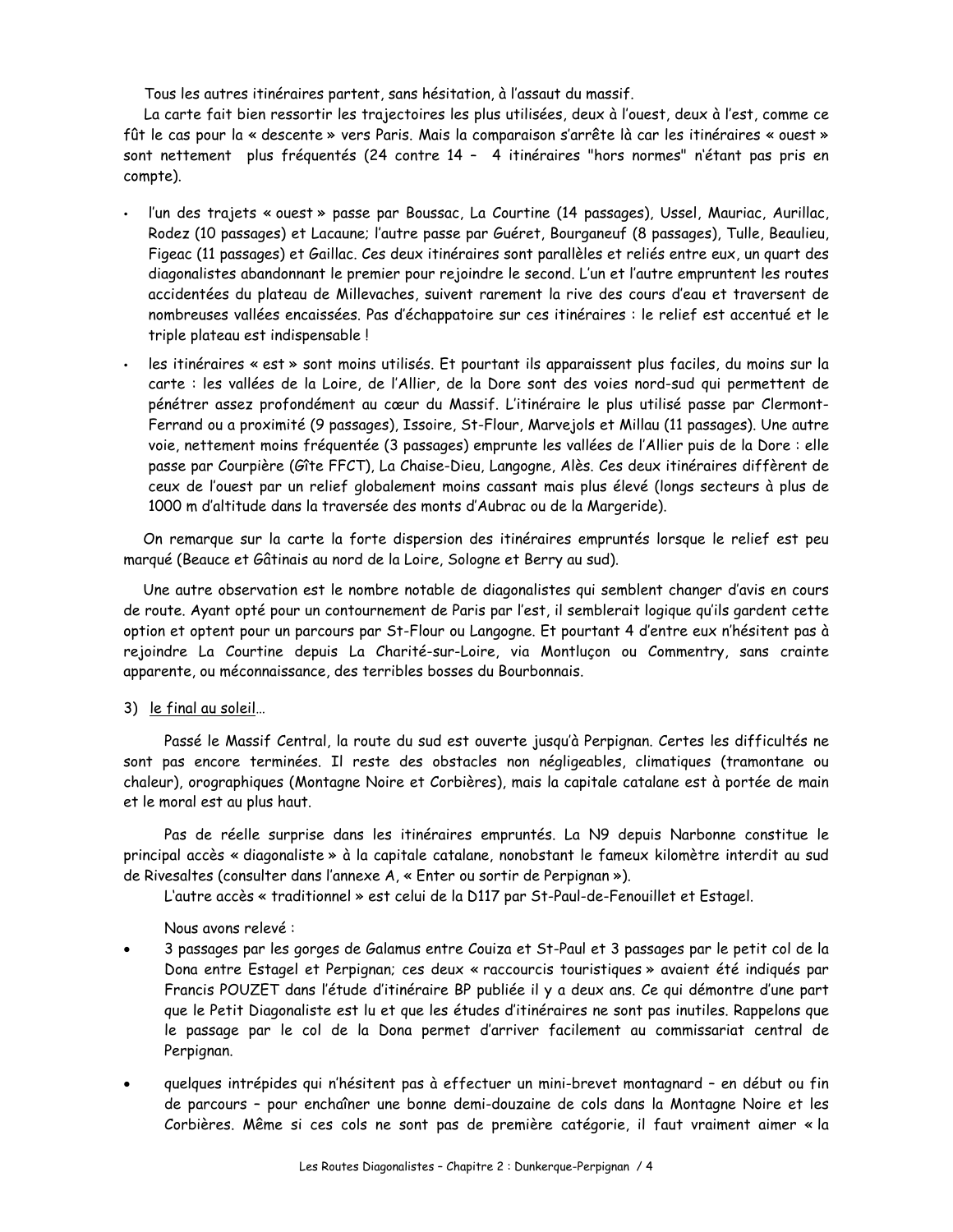

grimpette » pour ajouter un kilomètre de dénivelée verticale à un parcours de près de 1200 km qui comporte déjà beaucoup de bosses!

## **Distances**

Rappelons que la distance de référence pour le calcul du délai horaire, basée sur les feuilles de route des 12 dernières années (plus de 200 fiches) est de 1190 km.

La moyenne géométrique des distances des 42 feuilles de parcours utilisées pour cette étude confirme exactement ce résultat : elle est de 1191 km, avec un intervalle de variation supérieur à 10%, soit 138 km entre les valeurs extrêmes : 1131 à 1271 km.

Quand on prend comme base, les deux familles d'itinéraires identifiées lors de l'analyse cartographique, tout en éliminant les trajectoires "hors norme" comme celles qui "croisent" d'est en ouest ou inversement, on obtient les résultats suivants :

| itinéraires "ouest" - 14 feuilles | moyenne = 1194 km, | intervalle = 53 km (1167 - 1220)  |
|-----------------------------------|--------------------|-----------------------------------|
| itinéraires "est" - 14 feuilles   | moyenne = 1170 km, | intervalle = 103 km (1131 - 1234) |

 $\Rightarrow$  Première conclusion : les itinéraires "est" sont plus courts d'environ 25 km que les itinéraires "ouest"

Si l'on affine davantage l'analyse, en séparant chaque groupe en deux sous-échantillons :

| • itinéraires "ouest" par Tulle/Gaillac - 7 fiches - moy. = 1188 km, |                 | $int. = 40$ km $(1168 - 1208)$ |
|----------------------------------------------------------------------|-----------------|--------------------------------|
| • itinéraires "ouest" par Mauriac/Rodez - 5 fiches - moy. = 1197 km, |                 | int. = 40 km (1186 - 1219)     |
| · itinéraires "est" par St-Flour/Millau - 6 fiches - moy. = 1161 km, |                 | int. = 103 km (1131 - 1234)    |
| · itinéraires "est" par Langogne/Alès - 3 fiches -                   | moy. = 1186 km. | int. = 34 km (1165 - 1199)     |

 $\Rightarrow$  Seconde conclusion : l'itinéraire le plus court contourne Paris par l'est (Lagny, Melun), franchit la Loire à Châtillon et passe par Le Veurdre, Clermont-Ferrand, Saint-Flour, Millau, Bédarieux et Narbonne.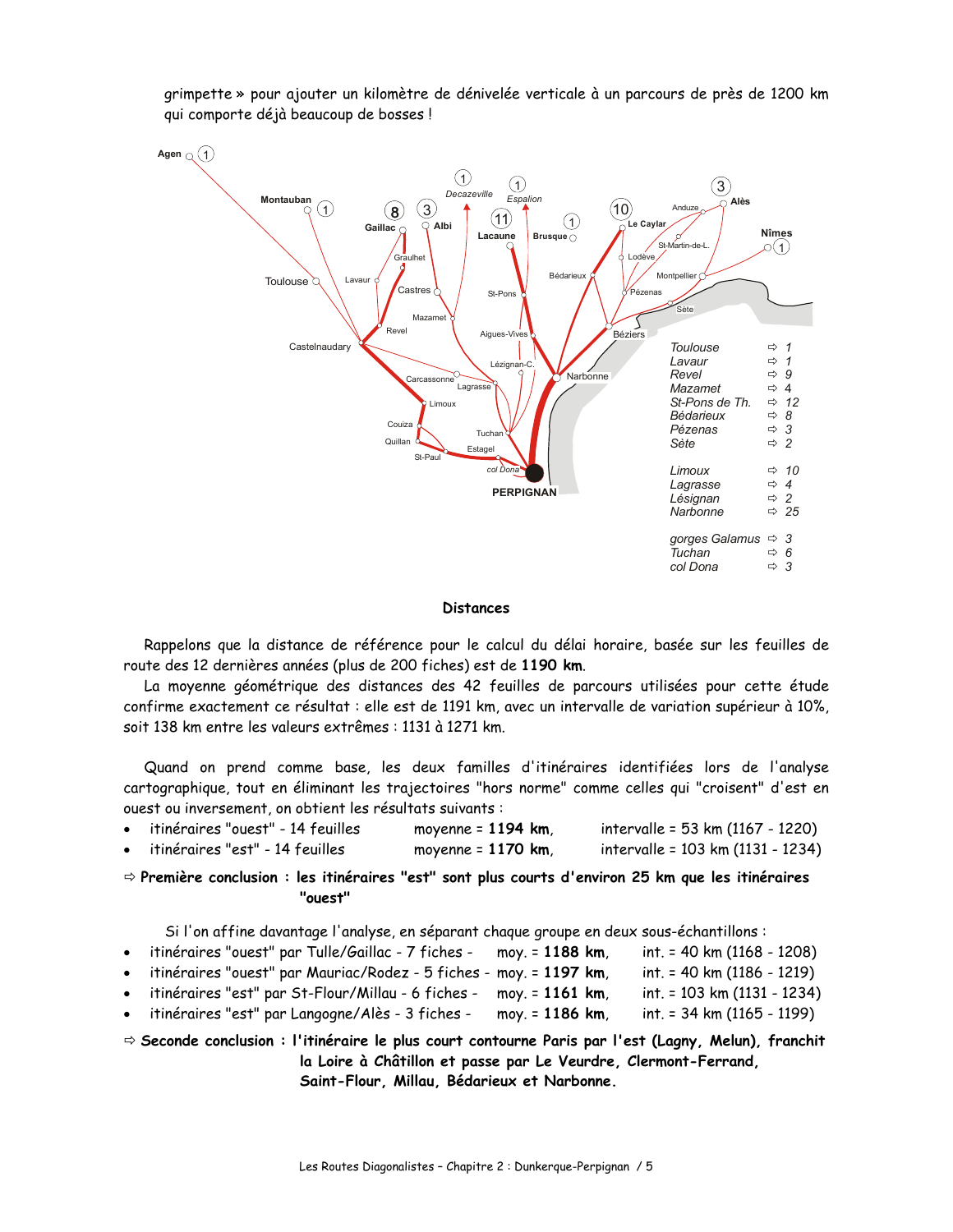Pour compléter cette analyse :

- parmi les fiches analysées, la 98170 a immédiatement attiré notre attention par le soin apporté à sa présentation et par la valeur de la distance totale : 1133 km. Une vérification très soigneuse de l'itinéraire sur carte Michelin et IGN (1/100.000) a abouti à une incertitude maximale de 8 km... et encore "en cherchant la petite bête". Consulté, Daniel Frezé nous a adressé une longue lettre dont il ressort que les mesures effectuées sur le terrain confirment bien la distance théorique (1150 km au compteur avec au moins 20 km d'erreurs de pilotage) et que la construction de l'A75 a rendu la N9 parfaitement cyclable et tranquille d'Issoire à Séverac-le-Château.:
- un autre Daniel (Ménager de Rennes Diagonale 98199) s'est "amusé" à tracer son itinéraire en suivant au plus près la trace directe. Le résultat est tout à fait intéressant puisque cette route "théoriquement la plus courte" est longue de 1265 km ! Pire encore, en raison des erreurs de parcours inévitables sur des chemins communaux à peine visibles sur la carte Michelin, surtout de nuit, le compteur de Daniel affichait 1310 km à Perpignan ! Mais comme l'homme est costaud, il s'est permis d'arriver dans les délais, après avoir tranquillement assisté, puis fêté, la victoire des Bleus ("... et Un, et Deux, et Trois... Zéro"!) et après avoir admiré au passage quelques merveilles touristiques comme le viaduc des Fades dans les gorges de la Sioule et les pâturages du col de la Croix-St-Robert, à 1451m d'altitude!

## Relief et dénivelée

Comme les autres Diagonales qui touchent le cœur du Massif Central, le relief est très marqué et la dénivelée importante. Entre 7.000 et 8.500 m, selon différentes mesures effectuées sur la route "est": 7.284 m en 1996 avec un compteur Avocet (Francis Pouzet), 8.540 m en 1997 avec une montrealtimètre Avocet (Claude Benistrand) et 7.375 m en 2002 avec une montre-altimètre Suunto (Gilbert Jaccon). La moitié de la dénivelée est faite sur le tiers du parcours, dans la traversée du Massif Central.

On peut néanmoins observer que Dunkerque-Perpignan ne traverse qu'un seul massif montagneux, à l'encontre des deux autres (Alpes sur BM et Vosges sur HS).

# Délais et nombres d'étapes

Le délai est de 100 heures, soit 4 fois 24h + 4h.

Trois options sont retenues pour le découpage de ce délai :

- · 1ère option : 4 étapes de 290 à 310 km selon la distance totale; ce découpage est adopté par une majorité de participants (16 sur 38); il impose de longues journées de vélo - 3h00/5h00 du matin à 20h00/22h00.
- 2ème option : 4 étapes dont une de plus de 400 km et trois autres de 225 à 275 km; ce découpage est adopté par ceux (11 sur 38) qui ne conçoivent pas de faire une Diagonale sans passer une nuit complète sur le vélo. L'étape marathon, qui varie de 403 à 585 km dans notre échantillon, est généralement la première...
- 3ème option : 5 étapes avec une première de 200 à 250 km, trois étapes de 275 km et une dernière de 100 à 150 km; ce découpage est adopté par ceux (11 sur 38) qui cherchent à éviter le plus possible la route de nuit quitte à réduire au maximum le délai de sécurité à l'arrivée (1 h40 en moyenne). Dans cette option, le départ a lieu entre 9h00 et 12h00 pour que la fin du délai intervienne entre 13h00 et 16h00.

Il est évident que cette option "5 étapes" est beaucoup plus souple et permet d'utiliser au mieux le délai. Certains lui reprochent d'imposer une nuit supplémentaire "en cours de route". On peut leur faire remarquer qu'un départ en fin de matinée permet d'arriver par un train de nuit et qu'une arrivée en début d'après-midi donne la possibilité d'attraper plus facilement le train du retour...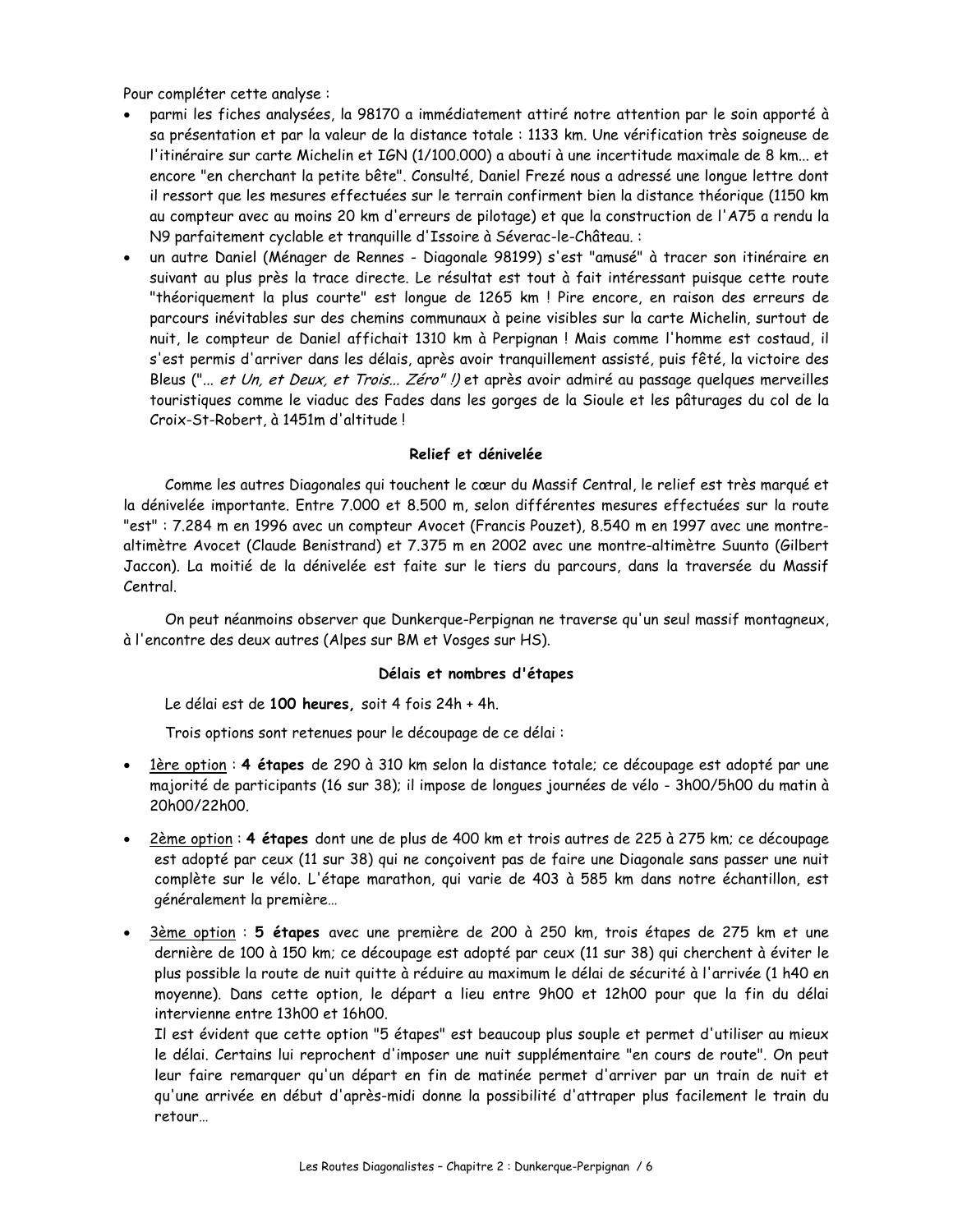### Pour conclure

La Grande Méridienne n'est pas une Diagonale aussi difficile qu'elle le paraît, quand on sait la prendre par son bon côté. Un rapide regard sur la carte de France (première page de ce chapitre) montre bien que la Belle semble moins farouche à l'est avec la vallée de l'Allier d'orientation nord-sud qu'à l'ouest où la Vienne et la Dordogne viennent prendre leurs sources. Gare au plateau de Millevaches qui n'a rien de plat!

La libération de la nationale 9 par la construction de l'A75 et la récente ouverture du viaduc de Millau constitue une bonne manière de traverser le Massif Central au plus court... et, je pense, au moins difficile.

Pour le reste, on prendra la peine de choisir une moyenne kilométrique raisonnable (gare à la longue traversée de la Picardie et de l'Ile de France!) et de bien programmer le découpage des étapes.

Cette analyse a été faite en mars 1999.